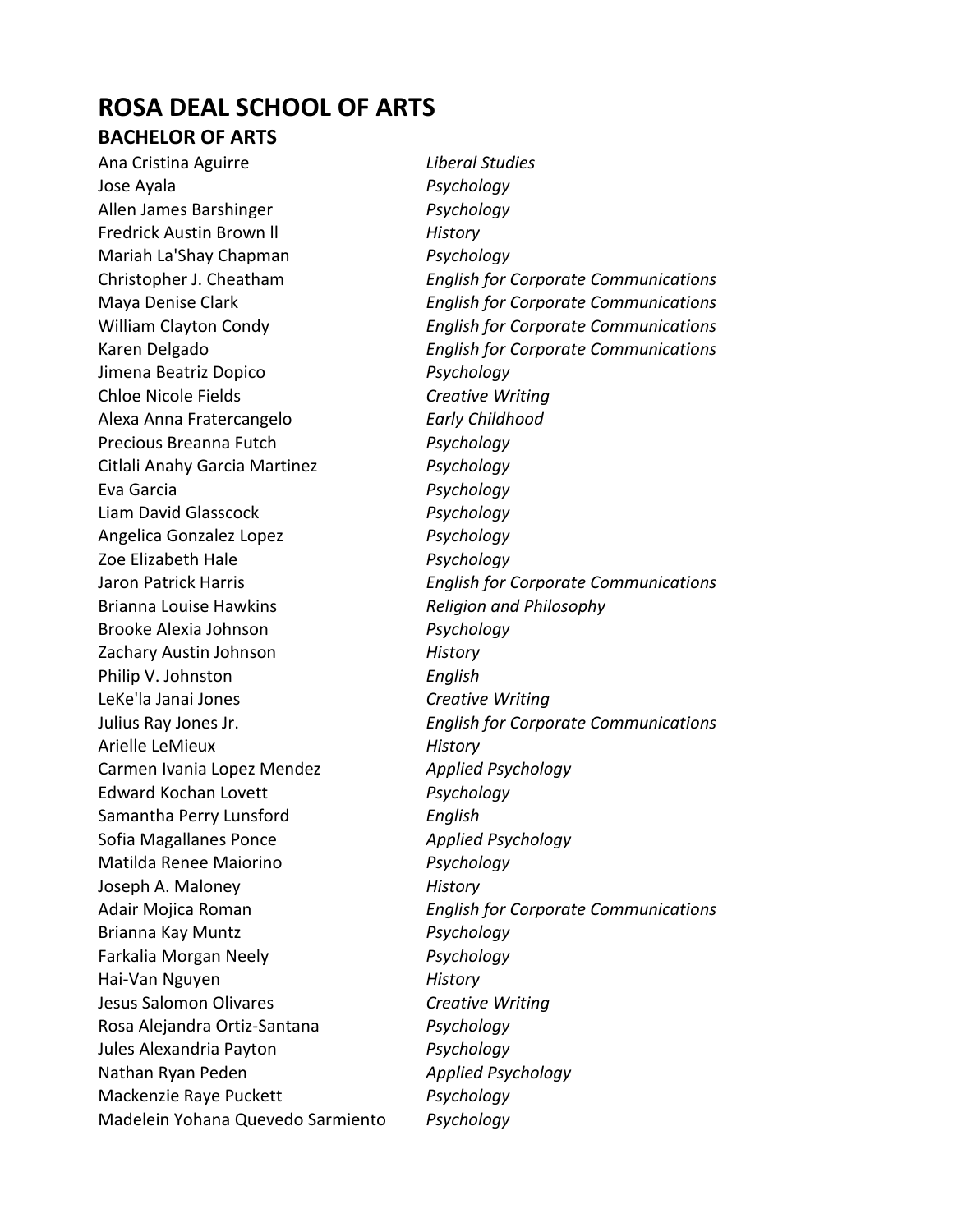Maria De Los Angeles Ramirez Rubio *Applied Psychology* Emmeline Savina Ramirez *Psychology* Antonella Cristiana Reyes Flores *Psychology* Victoria Camille Robinson *Psychology* Shauntelle Rodgers *Cultural Studies* Bailey Anne Ross *Psychology* Fatou Gakou Sow *History* Briana N. Taylor *Psychology* Makayla Linn Tierney *Early Childhood* Grace Fox Von Boeckman *Psychology* John Rolfe Windsor lll *History Education* Kaitlin Semone Nicole Woods *Liberal Studies*

Taylor Renee Schillinger *English for Corporate Communications*

#### **BACHELOR OF FINE ARTS**

| <b>Visual Arts</b> |
|--------------------|
| <b>Visual Arts</b> |
| <b>Visual Arts</b> |
| <b>Visual Arts</b> |
| <b>Visual Arts</b> |
| <b>Visual Arts</b> |
| <b>Visual Arts</b> |
| <b>Visual Arts</b> |
| <b>Visual Arts</b> |
| <b>Visual Arts</b> |
| <b>Visual Arts</b> |
| <b>Visual Arts</b> |
| Visual Arts        |
|                    |

# **SCHOOL OF BUSINESS BACHELOR OF SCIENCE IN ACCOUNTING**

Sophie Ju Baik Garrett Richard Calabria Sierra Cheyenne Ghoston Elias Haguewood Cavitt Young Hale Alejandra Lopez Adriana Martinez Paso Molly Kathleen McDonald Sena Murray Jennifer Eunice Rosales Lopez Irving Sandoval-Gonzalez Alejandro Silva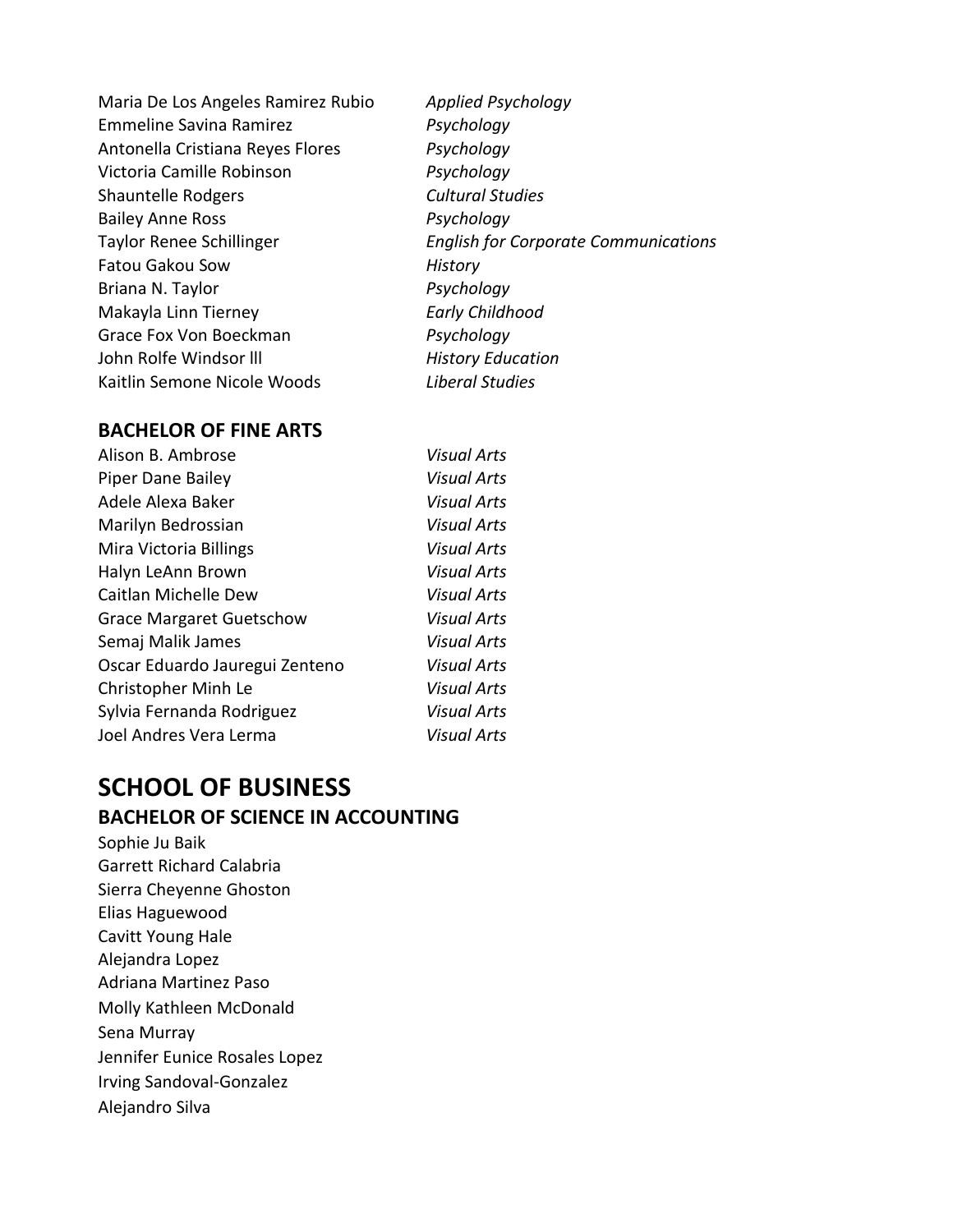Francisco Javier Trujillo Barrientos Edgar Troy Vallery Jr. Stephen Jared Wilkerson

#### **BACHELOR OF SCIENCE IN BUSINESS ADMINISTRATION**

Yahya Aleryani *Interdisciplinary Studies* Raquel Amaro Veloso *Marketing* Jacob Roger Barney *Finance* Ernesto Johan Barrientos Torres *Finance* Alejandro Berrios *Sport Management* Jonah Robert Blancett *Finance* Samuel Michael Boysen *Marketing* Shea Alexandria Childress *Banking* Xochilt Itzel Cruz Salcedo *Marketing* Macy Paige Cumming *Sport Management* Jacob Bempton Lewis Daffern *Sport Management* Nicholas Patrick Deifel *Finance* Zahena V. Dieujuste *Management* Eimy Eunice Escobar Pacheco *International Business* Gonzalo Espinosa *Management Information Systems* Andrea Elizabeth Flores *International Business* Brenda Gallegos *Marketing* Juan Gonzalez *Management* Carlos Gudino *Management* Thomas Gudino *Management* Raegan Alexandra Hampton *Management* Hunter J. Harper *Management* Emilee Ann Hawkins *International Business* Nicholas Andrew Helms *Finance* John Ferguson Himber *Management* Michael Jueco Javier *Finance* Irene Guadalupe Juarez *Finance* Pamela Samantha Juarez Cruz *Marketing* Iman Elyas Kabir *Management* Bruna Leiria *Marketing* Eugenio Luna Pelaez *International Business* Edwin Mancia *Finance* Christina Lanecia Matthews *Management* Lesli Ivet Mireles *Finance* Carmen Monter Pacheco *Marketing* Daniel Cameron Montes *Marketing* Matthew Hung Nguyen *Marketing*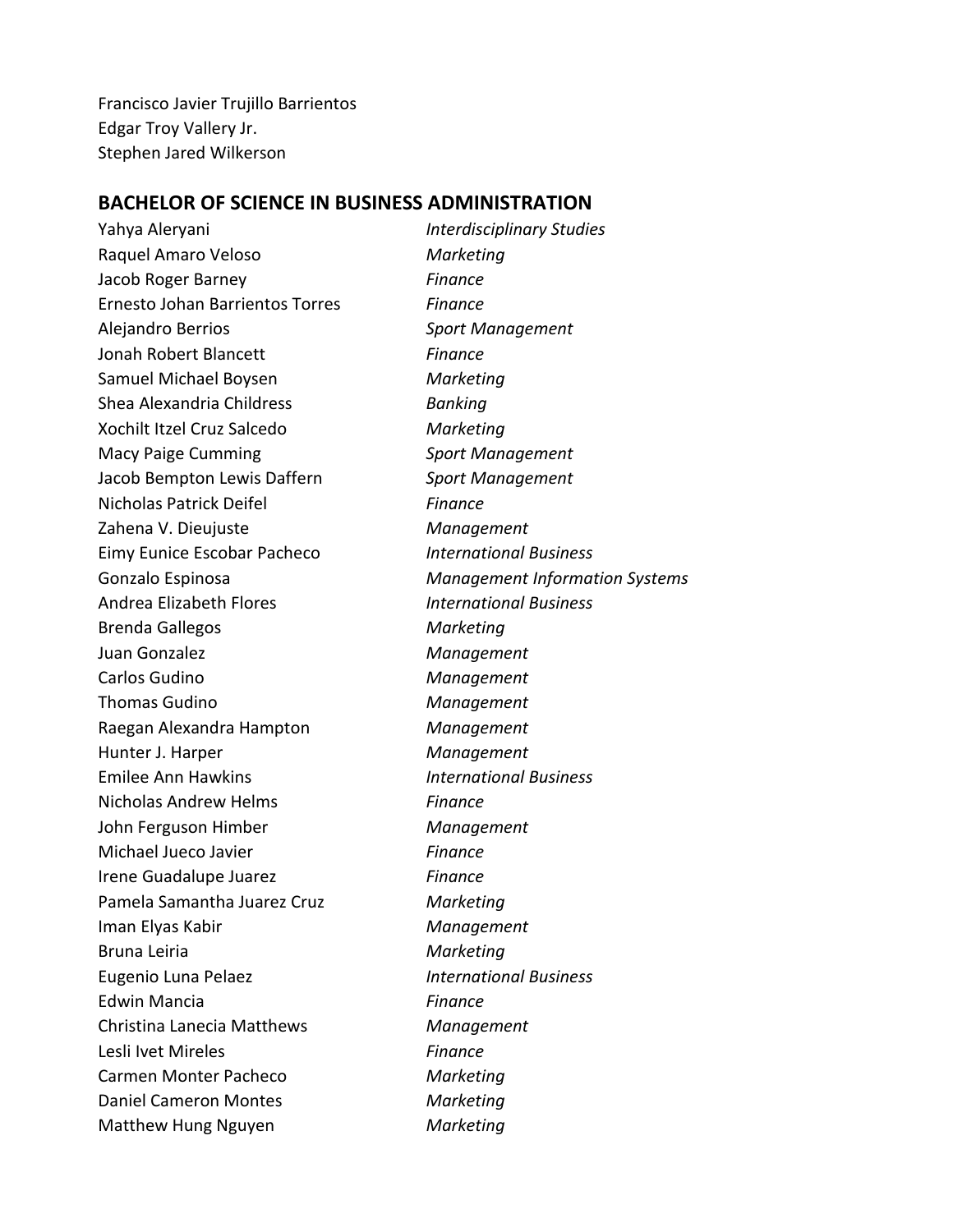- Maria Patricio Ambrocio *Management* Aldo Ramirez-Ugalde *Sport Management* Aiden Paul Ruthsatz *Finance* Liza Mayte Sanchez Rebollar *Marketing* Thomas C. Steele *International Business* Leopold Stefanski *Finance* Darryl Bernard White *Management* Johanna Katharina Wistokat *Management*
- Luke Anthony Wewers *Sport Management & Marketing*

## **GADOMSKI SCHOOL OF ENGINEERING BACHELOR OF SCIENCE**

Sebastian Andrew Gallegos *Mechanical Engineering* Kelly Lee Arnold ll *Mechanical Engineering* Juan Daniel Bautista Lopez *Electrical Engineering* Andrew Michael Brocato *Mechanical Engineering* Charles Maurice Brown lll *Electrical Engineering* Megan Hope Brown *Chemical Engineering* Moises De Dios Perez *Mechanical Engineering* Stefano Franco Della Rosa *Electrical Engineering* Amanda Parolini Dutra *Civil Engineering* Monisha Joi Fields *Mechanical Engineering* Raul Fierro-Lopez *Engineering Management* Hannah Elaine Fitzgerald *Mechanical Engineering* Brenden Wesley Foster *Mechanical Engineering* Holden Milo Gienapp *Chemical Engineering* John Daniel Goodspeed *Engineering Management* Andrew Robert Green *Mechanical Engineering* Audomsoewanyque Houy *Mechanical Engineering* David M. Jacobs *Civil Engineering* Bailey Grant Jones *Mechanical Engineering* Hunter Christian Jordan *Mechanical Engineering* Kyu Hyo Kim *Electrical Engineering* Gene Eric Michael Lang ll *Mechanical Engineering* Kyler Demonte Leasure *Civil Engineering* Jean Salvador Melo Escobedo *Mechanical Engineering* Amanda Perez Munoz *Mechanical Engineering* Andrew Son Nguyen *Mechanical Engineering* Mark Warren Novy *Mechanical Engineering* Frederic Oweijane *Electrical Engineering, Computer Science & Mathematics*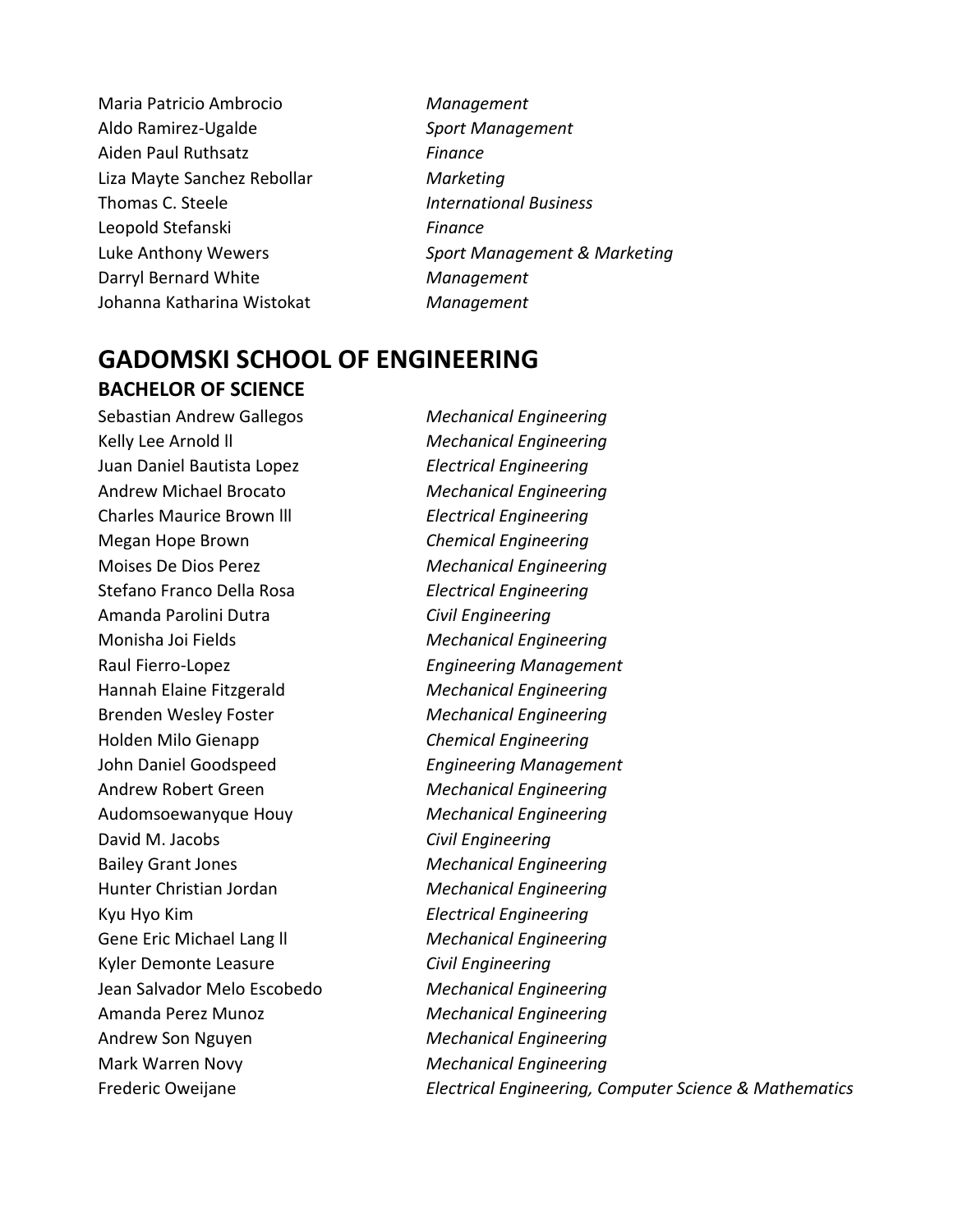Jonathan Perez *Engineering Management* CeCelia Ann Rakowski *Civil Engineering* Victor Josue Ramirez *Civil Engineering* Alonso Reid Barreto *Electrical Engineering* Luis F. Rodriguez Bermudez *Engineering Management* Victoria Michelle Roe *Chemical Engineering* Dru Dustin Runion *Chemical Engineering* Rosa Guadalupe Santana Ponce *Civil Engineering* Abby Coleen Stutz *Mechanical Engineering* Sarah Beth Swain *Civil Engineering* Guillermo Isaac Valverde Toledo *Engineering Management* Ricardo Velazquez-Barcenas *Civil Engineering* Bryce Christopher Whitfield *Mechanical Engineering*

## **SCHOOL OF SCIENCES BACHELOR OF SCIENCE**

Abigail Rose Aguilar *Natural Science* Luna Lizeth Barreras-Leon *Natural Science* Josue Fernando Bohorquez *Computer Science* Alexis D. Burnett *Natural Science* Alexis Nicole Calvasina *Biochemistry* Valeria Elizabeth Cambron Garibay *Biomedical Science* Steven Chau *Computer Science* Joseph Hyemin Choi *Computer Science* Gabriel Gnanettam Christian *Biomedical Science* Braden A. Christianson *Mathematics* Kaiya Zacoria Colbert *Health Science* Abbey Nicole Criswell *Biology* Leslie Denise Curry *Natural Science* Ashley Brooke Dyer *Natural Science* Mohamed Eldahan *Natural Science* Mia Michele Erskine *Biology* Edgar Espinoza Trujillo *Biology* Paola Estrella Moreno *Natural Science*

Gerardo Israel Reyes Maldonado *Electrical Engineering & Computer Science* Jesus Eduardo Salazar Chavez *Electrical Engineering & Computer Science*

Wendy E. Almendares-Moran *Computer Science & Mathematics* Pascal Jacques Bedrossian *Computer Science & Mathematics* Kenneth Andrew Bess *Computer Science & Mathematics* Milton Delgado Bull Jr. *Computer Science & Mathematics*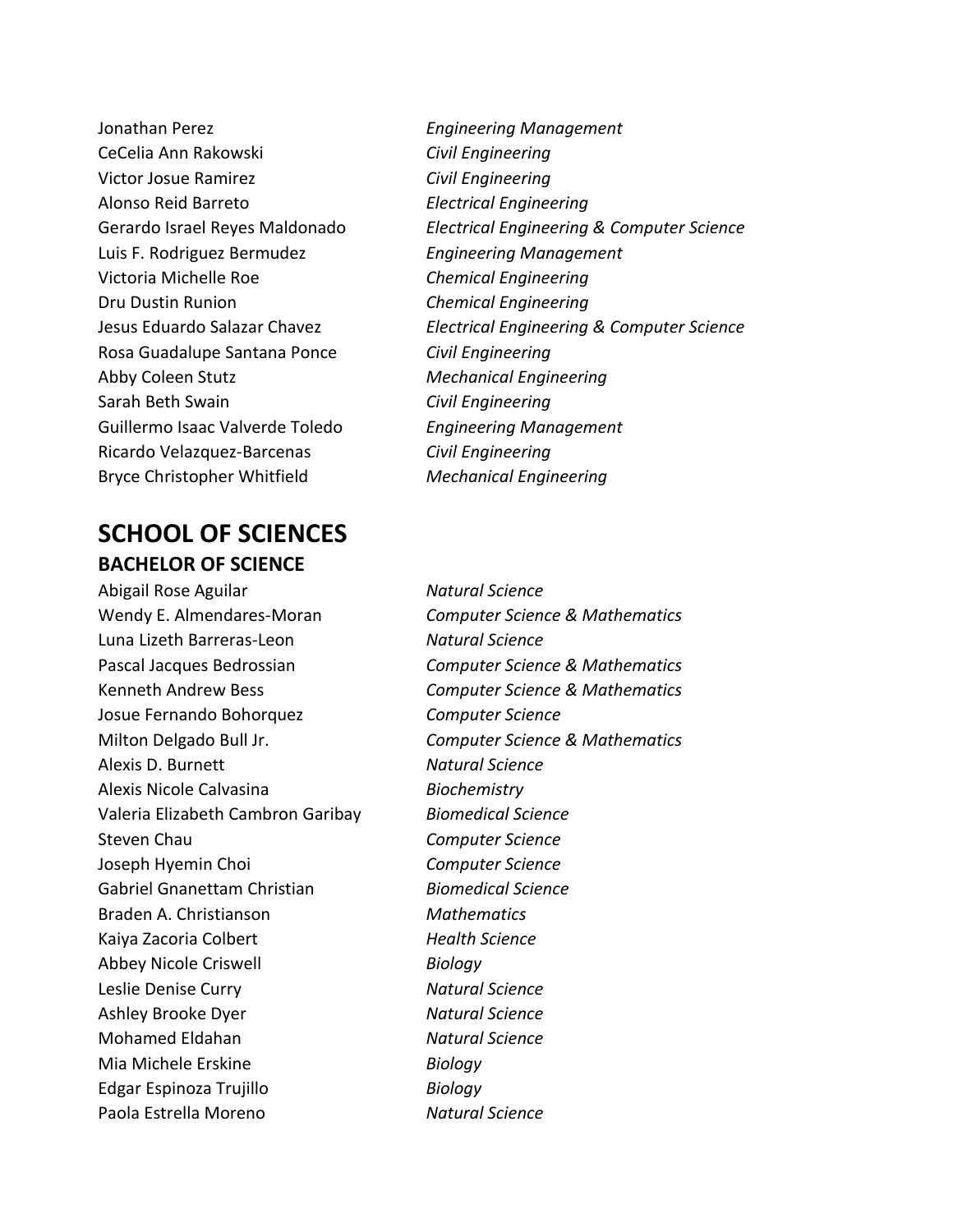Matthew Thomas Etts *Biomedical Science* Jose Luis Flores Jr. *Natural Science* Daniel Glen Fox *Chemistry* Saul Alejandro Garcia-Reyes *Natural Science* Laura Elaine Gargus *Natural Science* Nayeli Granados Suarez *Biology* Vanessa Raquel Gutierrez *Health Science* Connor Hagen *Mathematics* Alexandria Elizabeth Hall *Natural Science* Dessence Taliyah Harris *Biology* Zayda Michel Hernandez Ramirez *Natural Science* Lizeth Hernandez Salazar *Biomedical Science* Lauren Alayna Jetton *Biomedical Science* Summer Jibrin *Health Science* Amber Leiann Lamberty *Biology* Sarah Marie Laney *Biology* Zenia Guadalupe Lomas Valdez *Computer Science* Lauren Elizabeth Lombardo *Biology* Santos Aquilino Martinez *Biology* Ricardo Martinez Romero *Natural Science* Blanca Estela Martinez Valentin *Natural Science* Erick Mendoza *Computer Science* Oscar Gabriel Mendoza *Computer Science* Namatsai Susan Mutasa *Computer Science* Christopher Truong Nguyen *Biochemistry* Cristal Olguin *Health Science* Michelle Oropeza *Natural Science* Harshil Pathak *Computer Science* Bano Faraedoon Qaladize *Biology* Arhum Tariq Qureshi *Biology* Walid Rassoul *Biology* Justin Thomas Rech *Computer Science* Henry David Roberts *Mathematics* Ross Adam Russell *Biology* Melinda J. Shafer *Natural Science* Mariah Silva *Natural Science* Nicoletta Grace Smith *Natural Science* Jessica Ruth Taylor *Health Science* Essence Monique Tornabene *Ecology* Jennifer Torres Hernandez *Computer Science* Maria Trinh *Cyber Security and Digital Forensics*

Charles David Schlesinger *Computer Science & Mathematics*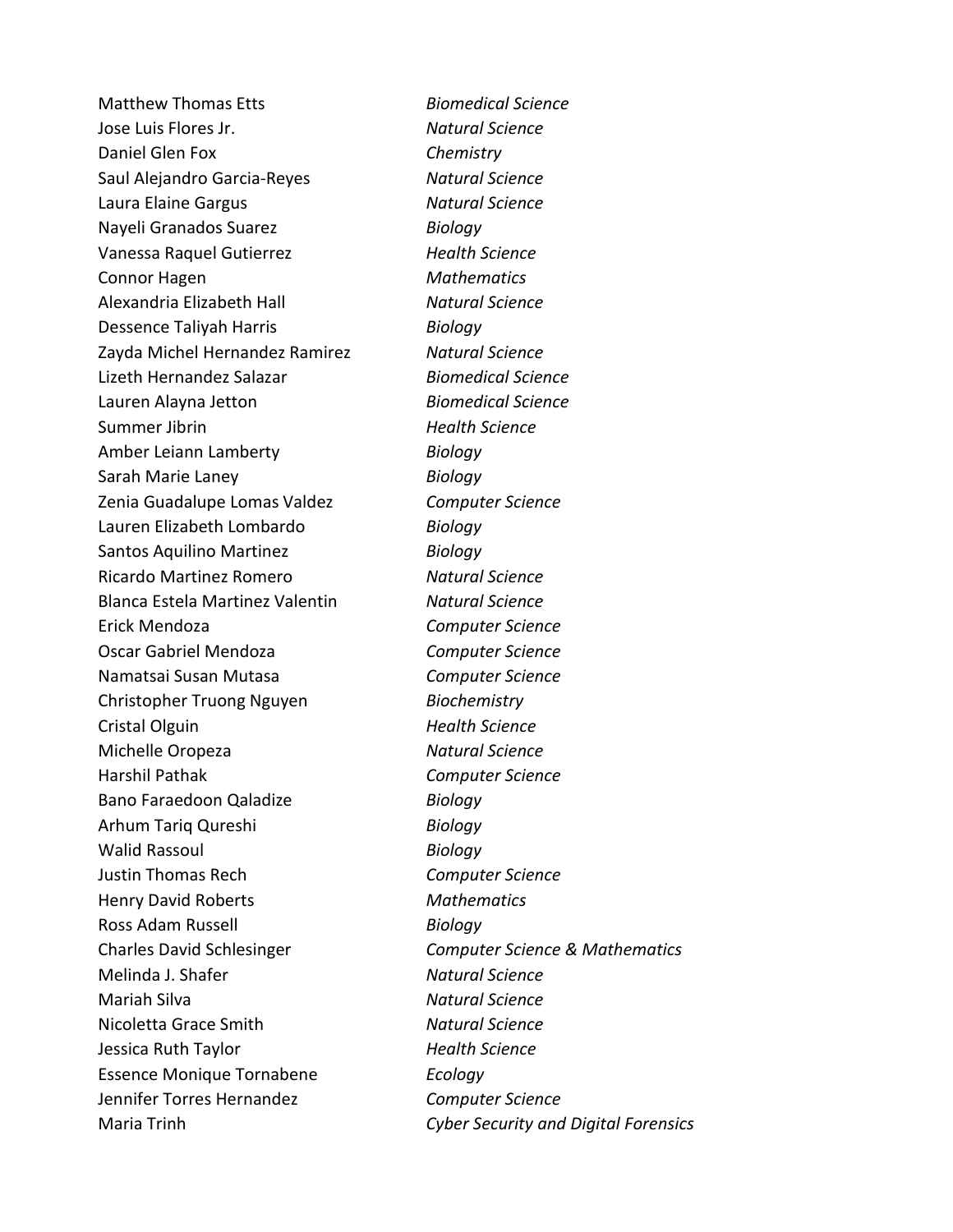Emily Phuong Uyen Truong *Biochemistry* Yuri Urrutia Moreira *Biomedical Science* Roberto Carlos Villanueva Garcia *Chemistry* Garrett Michael Weeks *Biology* Millicent Helene Weiman *Biochemistry* Kendall Nicole Westbrooks *Biology* Zac Wilson *Natural Science* Nellina Wooten *Ecology* Lin Yang *Biochemistry* Zachary Joseph Young *Computer Science* Jiaen Zeng *Biology*

Zachary William Yancy *Computer Science & Mathematics*

#### **BACHELOR OF SCIENCE IN NURSING**

Ambria Marie Beasley Anna Francesca Bengert Antinesha T. Blair Crystal Danielle Bridgeforth Sincere R. Campbell-Lowe Tartavia R. Chambers Mia Danielle Croswell Arayvia Nicole Curry Juliana Ninoska Davis Amanda Isabel Ferreira Robin C. Gooden Jaelin Gray Keely Essence Green Tarisha Di'Ann Greer Cassandra D. House Jehrica Johnson Lacie Seals Johnson Michelle Linwood Camisha Danielle Lipford Lizbeth Lopez Kandice Raquel Mason Elmira-Rose C. McComb Jasmyne Vernice Moore Anyssa Marie Odetallah Haley Nichole O'Donnell Kyla Shavon Owens Leshondra Denise Paduyos Aaron Reyes-Garcia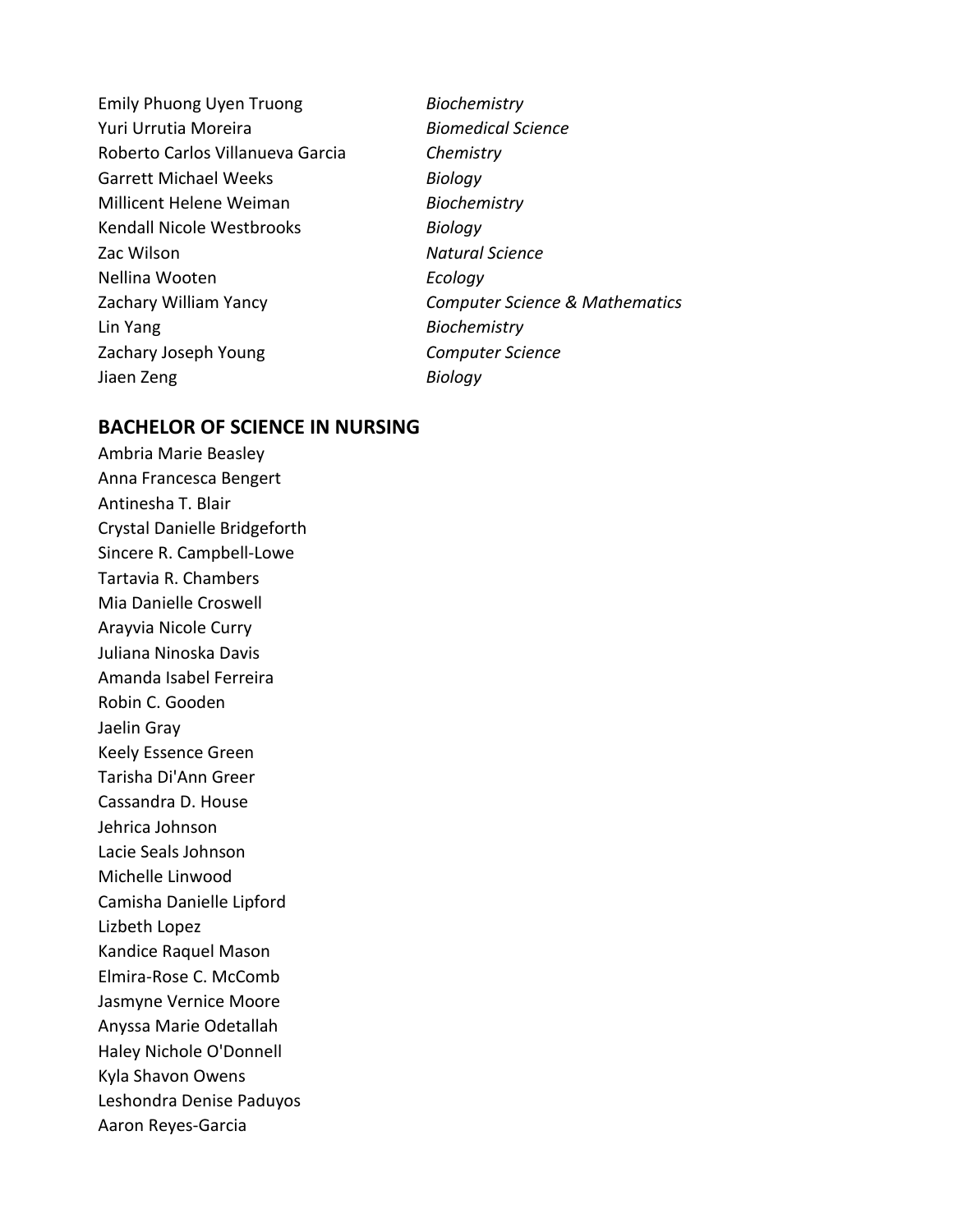Safari DeVon Rogers Ariel Nichelle Scott Callie Rhea Stiles Adrianna Elise Taber Dalvie Lavine Taylor Autumn Gabrielle Thomas Timesha Lashea Thompson Juan De Dios Ventura Peinado Alexis Cierra Yelverton

### **INTERDISCIPLNARY PROGRAMS**

**BACHELOR OF SCIENCE**

Alexandria Cyan Pigram *Cyber Security and Digital Forensics*

# **COLLEGE OF ADULT PROFESSIONAL STUDIES**

#### **ASSOCIATE OF ARTS**

Deidra Ahlece Covington *Professional Psychology* Larry Oneil Dickerson *Professional Psychology* Ken Mack Hindman Jr. *Professional Psychology* Joshua Tarek Horton *Professional Psychology* Mikelyn Leigh Kilpatrick *Professional Psychology*

#### **ASSOCIATE OF SCIENCE**

Patricia F. Amann *Business Studies*

### **BACHELOR OF ARTS**

#### **BACHELOR OF SCIENCE**

Nicholas Dantonie Bowie *Business Studies* Torilan Cortez Dancy *Business Studies* Cleveland Freeman Jr. *Business Studies* Marcus Kent Hamson *Business Studies* Samuel Jerome Hill Jr. *Business Studies* Onisha Danielle Jones *Business Studies* Tracy Karen Knight *Business Studies* Lori L. McGee *Business Studies* Sara Elizabeth Mimbs *Business Studies* Charles James Norman Jr. *Business Studies* Carlos L. Reynolds Sr. *Business Studies*

Angela Dawn Palazola *Professional Psychology* Asia Renee Tinnin *Professional Psychology*